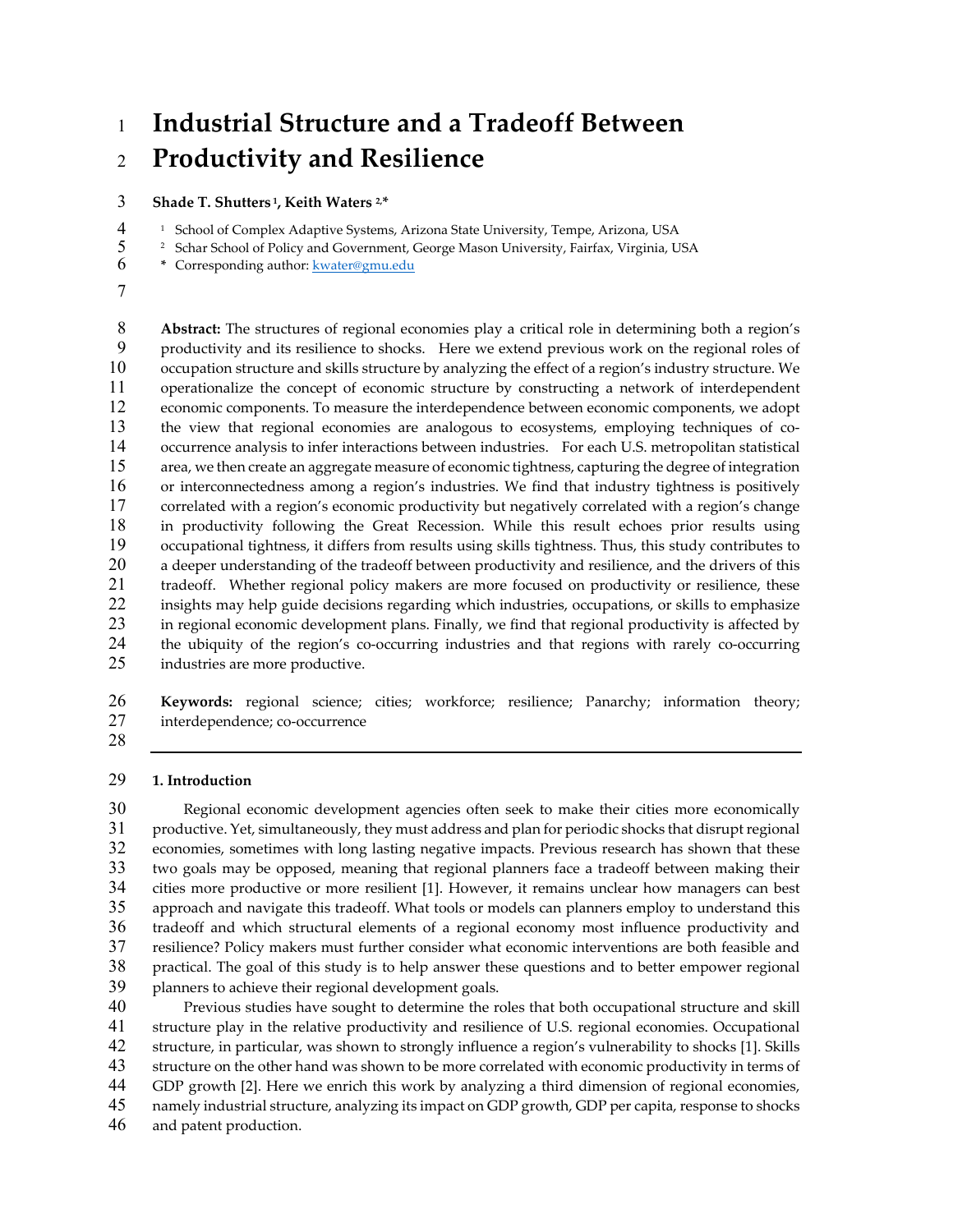Prevailing conceptions of economic structure used in both academic analysis and policy decisions typically take only limited information regarding regional economic structure into consideration. For example, location quotients are frequently used as a standalone measure of 50 regional specialization [3-5]. However, location quotients only consider proportions of individual 51 industries relative to total employment and national shares, they do not consider inter-relations 52 between industries or how industry groupings co-locate in various regions. Similarly, the 53 Hirschmann-Herfindahl index is commonly used to measure regional diversity for industries but has 54 also been applied to a wide variety of other urban phenomenon such as patenting [3,6-8]. Like 55 location quotients, the index only examines shares and does not account for the inter-relations 56 between industries or the co-location of industries among various sub-national regions.

57 Incorporating inter-industry linkages, input-output matrices measure regional economic 58 structure by estimating flows between sectors within an economy [9,10]. However, while input-output tables can be built for various geographic scales, they do not reveal how industrial linkages locate in relation to one another among all regions in a system. For example, regional purchasing coefficients simply identify the degree to which inputs are purchased locally, there is not typically detailed examination of how likely it is for two industries that depend on one another to co‐locate, thus resulting in regional purchasing coefficients [11]. A more complete examination of issues relating to the use of the input‐output framework has been provided elsewhere [12].

More recently, there has been growing interest in analyzing the structure of regional economic activity more broadly. For example, international trade data has been analyzed as a bipartite network to capture the complexity of a region's economy via its trade with other regions [13]. At the sub‐ national level, analysis has identified that regions diversify into industries that are technological related to preexisting industries [14,15].

Advancing the literature that examines regional structure holistically, we employ a recently developed technique to operationalize and quantify such structures as networks of interdependent 72 economic components [16]. This methodology, inspired by analyses of species co-location patterns in ecology, uses conditional probabilities to quantify the magnitude of interdependence between every pair of industries.

We then aggregate those measures of interdependence into a single measure of economic integration, or tightness, for each urban system. It is this tightness that has been previously examined with regard to regional occupation and skill structures and which we now examine in relation to industry structure. For nearly 400 U.S. Metropolitan Statistical Areas (MSAs), we determine how an MSA's level of economic tightness changed between 2001 and 2018 and how it relates to economic 80 productivity. We then synthesize results of prior worth with current results, combining industry tightness with occupation and skills tightness to explore the possible existence of fundamental regional development pathways.

#### **2. Materials and Methods**

### *2.1 Data and sources*

Industry employment data is taken from a modified version of the Quarterly Census of Employment and Wages (QCEW) produced by the U.S. Bureau of Labor Statistics (BLS). The QCEW data account for all workers covered by unemployment insurance and include over 95 percent of all 88 jobs in the U.S. This excludes unincorporated, self-employed workers. Importantly, the BLS does not publish raw QCEW data but first suppresses data that may create privacy issues if published. Because this suppression can substantially impact results, we use a modified QCEW dataset created by the Indiana Business Research Center that uses various statistical techniques to estimate and include 92 suppressed data [17]. From this modified dataset we extract county-level industry employment data 93 at the 4-digit North American Industrial Classification System (NAICS) code level from the annual 94 version of the QCEW. Finally, we aggregate this county-level data to U.S. metropolitan statistical areas, which are agglomerations of one or more counties representing unified labor markets [18].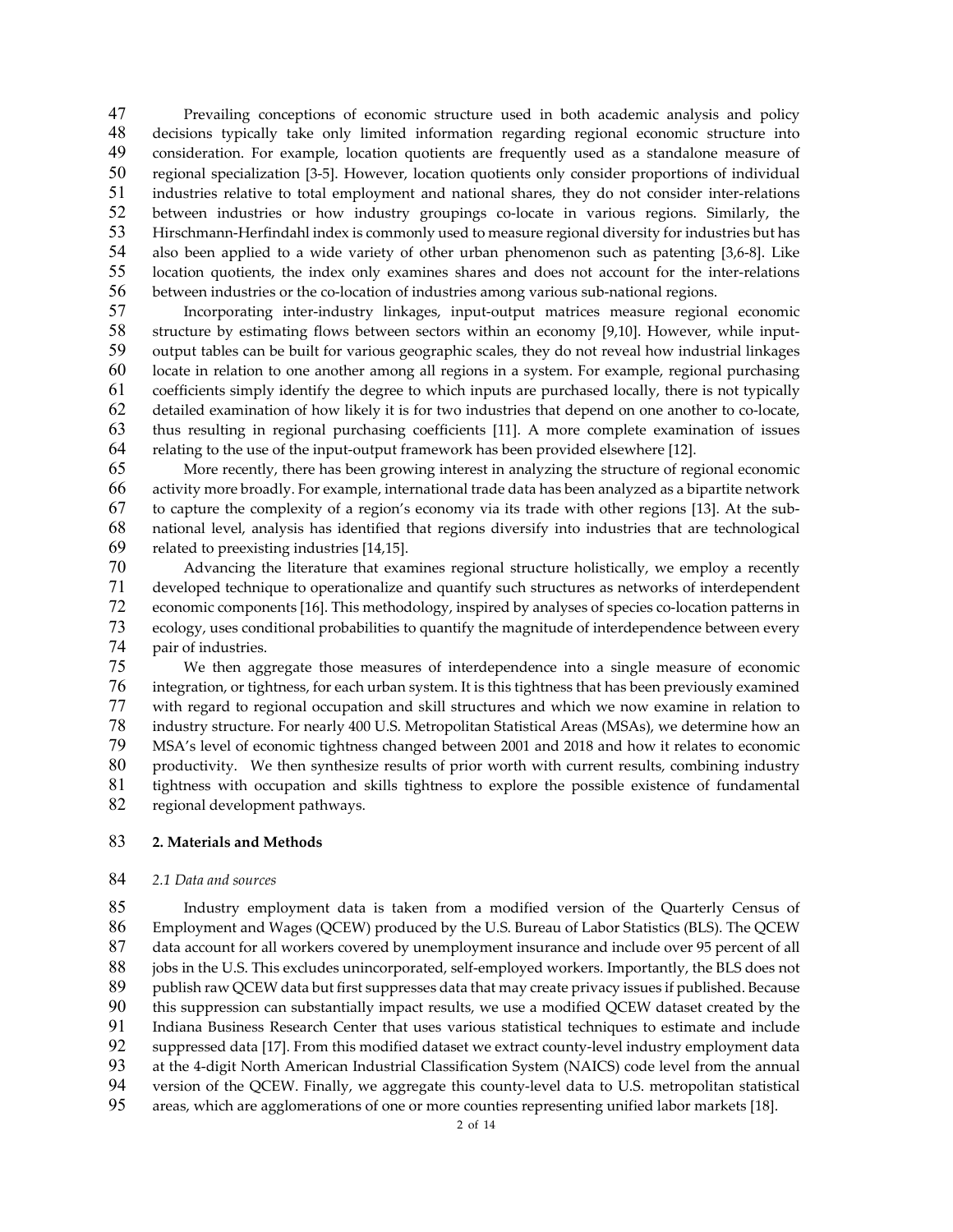## *2.2 Quantifying interdependence*

To calculate industrial tightness for all MSAs, we begin by calculating the commonly used location quotient *LQ* for each industry in each MSA:

$$
LQ_{i,m} = \frac{(e_{i,m}/\Sigma_i e_{i,m})}{(\Sigma_m e_{i,m}/\Sigma_m \Sigma_i e_{i,m})}.
$$
\n(1)

where is *ei,m* is employment in industry *i*, in MSA *m*. Thus, the *LQ* is the ratio of an industry's share of local employment to the industry's share of national employment. We use *LQ* values to create a presence‐absence matrix, with industry *i* deemed present in MSA *m* if *LQi,m* ≥ 1 and deemed absent otherwise.

105 Using this industry presence-absence matrix, we implement the methodology of [16] to calculate a measure of interdependence *x* between industries *i* and *j* as follows:

$$
x_{i,j} = \frac{P[LQ_{i,m} > 1, LQ_{j,m} > 1]}{P[LQ_{i,m'} > 1]P[LQ_{j,m'} > 1]} - 1,
$$
\n(2)

where *x* is the ratio of the probability that two industries *i* and *j* are both present in a randomly selected MSA, *m*, more often than they would be expected to occur individually in random cities *m'* 111 and *m''*. An interdependence value greater than one indicates that the two industries co-occur in cities more often than would be expected by chance and a value less than one indicates that the two industries co‐occur less frequently than would be expected at random. The individual industry‐pair independencies result in an industry by industry symmetric matrix.

We next use this matrix and the methodology of [1] to quantify an MSA level of industry interdependence known as tightness. We begin by weighting the sum of MSA employment in present industries by their national level interdependence as a share of total local employment:

$$
L_{i,j,m} = \frac{(s_{i,m} + s_{j,m})x_{i,j}}{2\sum_{i} s_{i,m}}
$$
(3)

Note that *L* is only calculated if both industries *i* and *j* are present in MSA *m*. Finally, we calculate the measure of industry tightness *T* by averaging all *L* within:

$$
T_m = \frac{2}{p_m(p_m - 1)} \sum_{i < j}^{p_m} L_{i,j,m} \tag{4}
$$

Thus, *T* captures the degree to which a city's economy is interdependent, integrated, or interconnected. Higher tightness indicates the presence of industry pairs that are highly interdependent with one another. Given such reliance, growth or decline in one industry may directly result from growth or decline in interdependent industries.

128 Finally, we standardize raw tightness values as z-scores such that the mean tightness value across MSAs = 0 and standard deviation = 1. across  $MSAs = 0$  and standard deviation = 1.

### **3. Results and discussion**

*3.1 Industry interdependence*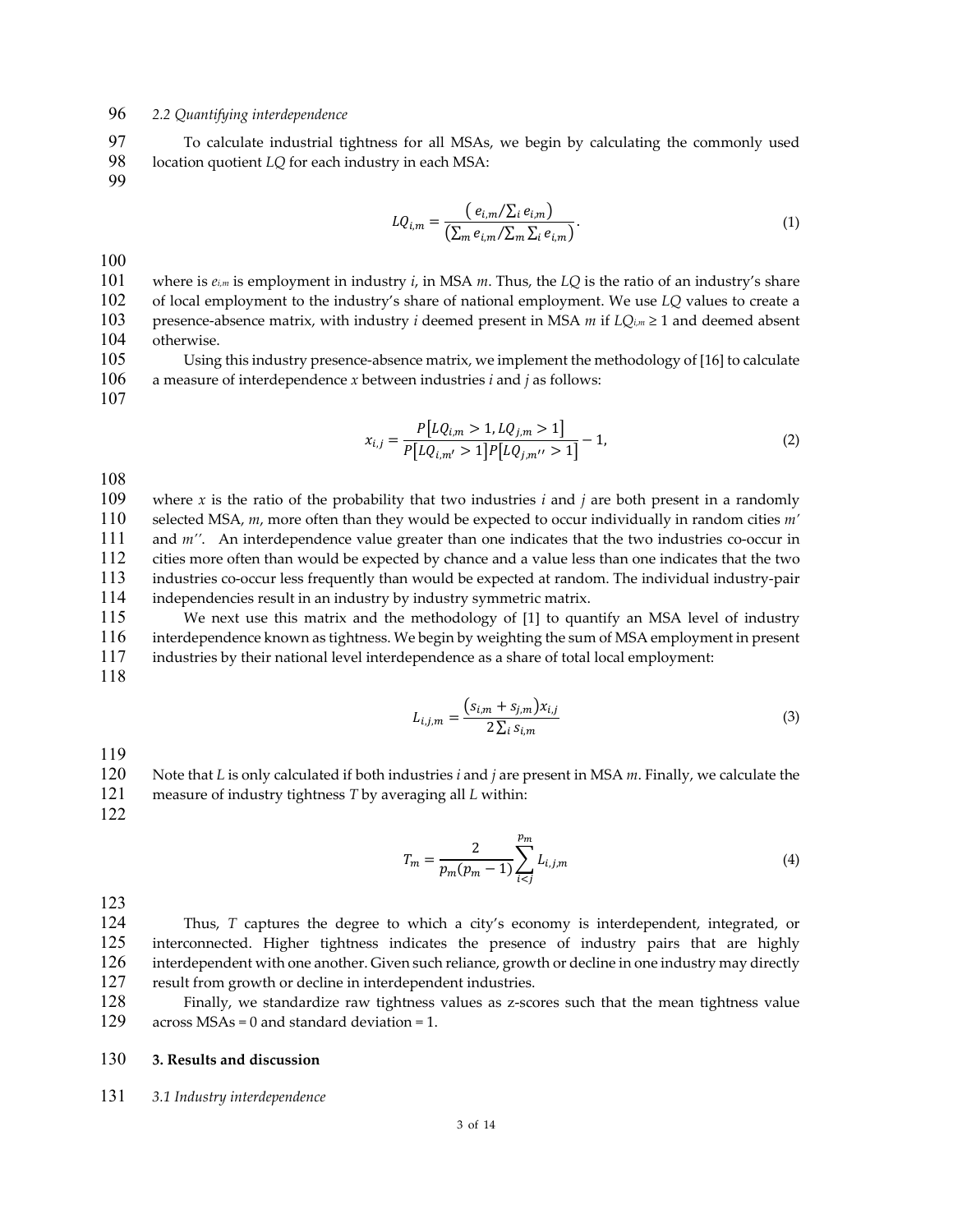132 For each possible pair of industries (N = 48,516) we quantified the interdependence ζ between

133 the two industries and standardized values as z-scores. Using 2018 data we find the distribution of

134 standardized *x* is positively skewed (Fig. 1), ranging from range -2.96 to 17.97 with a median = -0.12

135 and a 90th percentile of 0.99. Industry pairs with both highest and lowest *x* are presented in Table 1.

136



# 137<br>138

138 **Fig. 1. Frequency distribution of 2018 standardized industry interdependence** *x***.** Although the standardized

139 distribution of x is slightly positively skewed with a range of -2.96 to 17.97.

<sup>140</sup> 

| 141 | Table 1. Highest and lowest standardized interdependence x among U.S. industry pairs (Z-Score) |
|-----|------------------------------------------------------------------------------------------------|
|     |                                                                                                |

| Rank           | <b>Industry 1</b>                                   | <b>Industry 2</b>                                   | x       |
|----------------|-----------------------------------------------------|-----------------------------------------------------|---------|
| 1              | Motion picture and video industries (5121)          | Agents and managers for public figures (7114)       | 17.97   |
| 2              | Monetary authorities - central bank (5211)          | Securities and commodity contracts brokerage (5231) | 13.87   |
| 3              | Oil and gas extraction (2111)                       | Support activities for mining (2131)                | 13.78   |
| $\overline{4}$ | Securities and commodity contracts brokerage (5231) | Other financial investment activities (5239)        | 13.25   |
| 5              | Scheduled air transportation (4811)                 | Securities and commodity contracts brokerage (5231) | 12.95   |
| $\cdots$       |                                                     |                                                     |         |
| 48,512         | Cut and sew apparel manufacturing (3152)            | Space research and technology (9271)                | $-2.96$ |
| 48,513         | Other support services (5619)                       | Space research and technology (9271)                | $-2.96$ |
| 48,514         | Apparel knitting mills (3151)                       | Space research and technology (9271)                | $-2.96$ |
| 48,515         | Textile furnishings mills (3141)                    | Space research and technology (9271)                | $-2.96$ |
| 48,516         | Scenic and sightseeing transportation, other (4879) | Securities and commodity exchanges (5232)           | $-2.96$ |

142

143

We take this interdependence matrix to be the adjacency matrix of a weighted network. In this case, nodes in the network are the 312 industries and edge values are the normalized interdependence values calculated in equation 2. We reduce the network by removing edge weights less than zero, 147 apply the Louvain community detection (LCD), and visualize the networks using the Kamada-Kawaii algorithm in the network software Pajek [19].

Unlike similar networks created using labor skills [2,20], the network built with industries is not characterized by two polarized components or lobes. The LCD algorithm does, however, reveal two communities when using a resolution parameter of 0.5 (SOM Fig. S2). The first community is composed primarily of manufacturing and trade, transportation, and utilities, which account for 88 of the 103 nodes (85.4%) in the community (SOM Table S2). The second community is composed primarily of the remainder of industries. Manufacturing, trade, transportation, and utilities industries combined account for only 76 of the 209 nodes (36.4%) in the second community.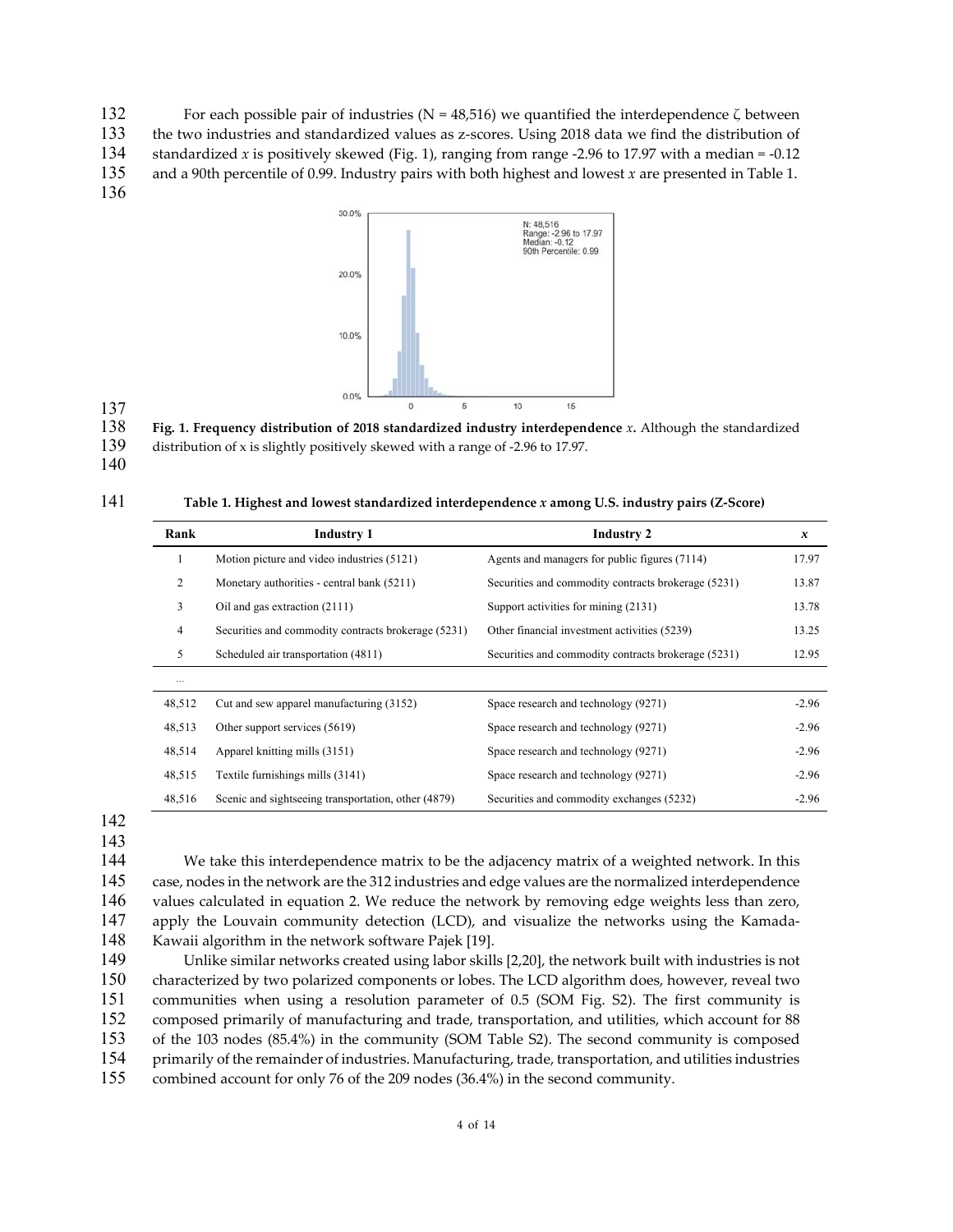## *MSA‐level industry tightness*

Using industry‐pair interdependencies we calculate an aggregate economic tightness metric of each MSA and standardize as z‐scores. We find the distribution of *T* values is more highly‐skewed 159 than the underlying interdependence scores, ranging from -0.85 to 10.3, with median = -0.28 (Fig. 2). MSAs with the highest and lowest standardized tightness values for 2018 are presented in Table 2. 



**Figure 2. Tightness z‐score histogram (2018).** The distribution is more positively skewed with a maximum

value of 10.35

## **Table 2. Highest and lowest MSAs by 2018 standardized tightness** *T*

| Rank           | MSA                                          | $T$ (Z-Score) |
|----------------|----------------------------------------------|---------------|
|                | San Jose-Sunnyvale-Santa Clara, CA           | 10.35         |
| $\overline{2}$ | Midland, TX                                  | 6.88          |
| 3              | Salinas, CA                                  | 5.26          |
| 4              | Washington-Arlington-Alexandria, DC-VA-MD-WV | 4.15          |
| 5              | San Francisco-Oakland-Berkeley, CA           | 3.47          |
| $\cdots$       |                                              |               |
| 380            | Elmira, NY                                   | $-0.76$       |
| 381            | Kingston, NY                                 | $-0.77$       |
| 382            | Manhattan, KS                                | $-0.79$       |
| 383            | Killeen-Temple, TX                           | $-0.81$       |
| 384            | Bay City, MI                                 | $-0.84$       |

*Spatial distribution of T*

Analyzing the spatial distribution of *T* across MSAs (Fig. 3) we find several statistically significant clusters of MSAs with high tightness values that are not evenly distributed (Fig. 4). Using a spatial weights matrix of an MSA's 4 nearest neighbors for a local Moran's I reveals clusters of MSAs with high *T* located primarily in California. Results using other neighborhood definitions (either 2 or 3 nearest neighbors) are qualitatively similar, with additional high industrial tightness clusters centered on Washington, D.C. and Denver among others appearing (not shown).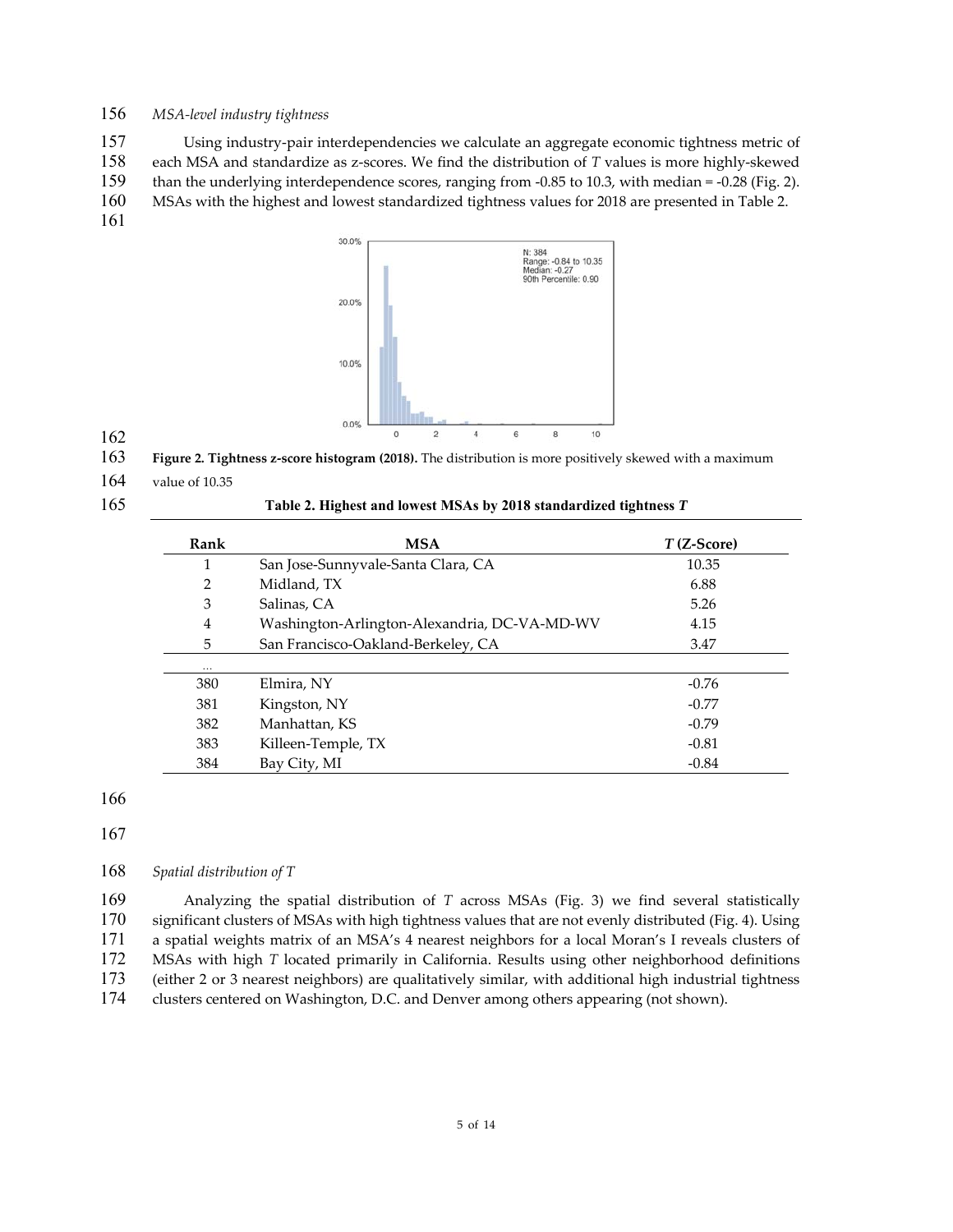

**Figure 3. MSAs by tightness z‐score.** Most regions in the US have an MSA with high tightness.



**Figure 4. LISA clusters MSA tightness z‐score.** While most regions have MSAs with high tightness, California has the largest cluster of MSAs with high industrial tightness.

## *Tightness over time*

The distribution of *T* from 2001 to 2018 is displayed in Figure 5. The median normalized tightness varied from 0.25 and 0.35 over the period examined, approximately 10 percent of the 185 normalized standard deviation of 1.0. The 95<sup>th</sup> percentile of the normalized tightness varied between 1.5 and 2.0 from 2001 to 2018, 50 percent of one standard deviation. The most noticeable variation 187 occurred at the maximum, which was driven primarily by the San Francisco MSA, which had the highest tightness value for 12 of the 18 years 2001 to 2018. highest tightness value for 12 of the 18 years 2001 to 2018.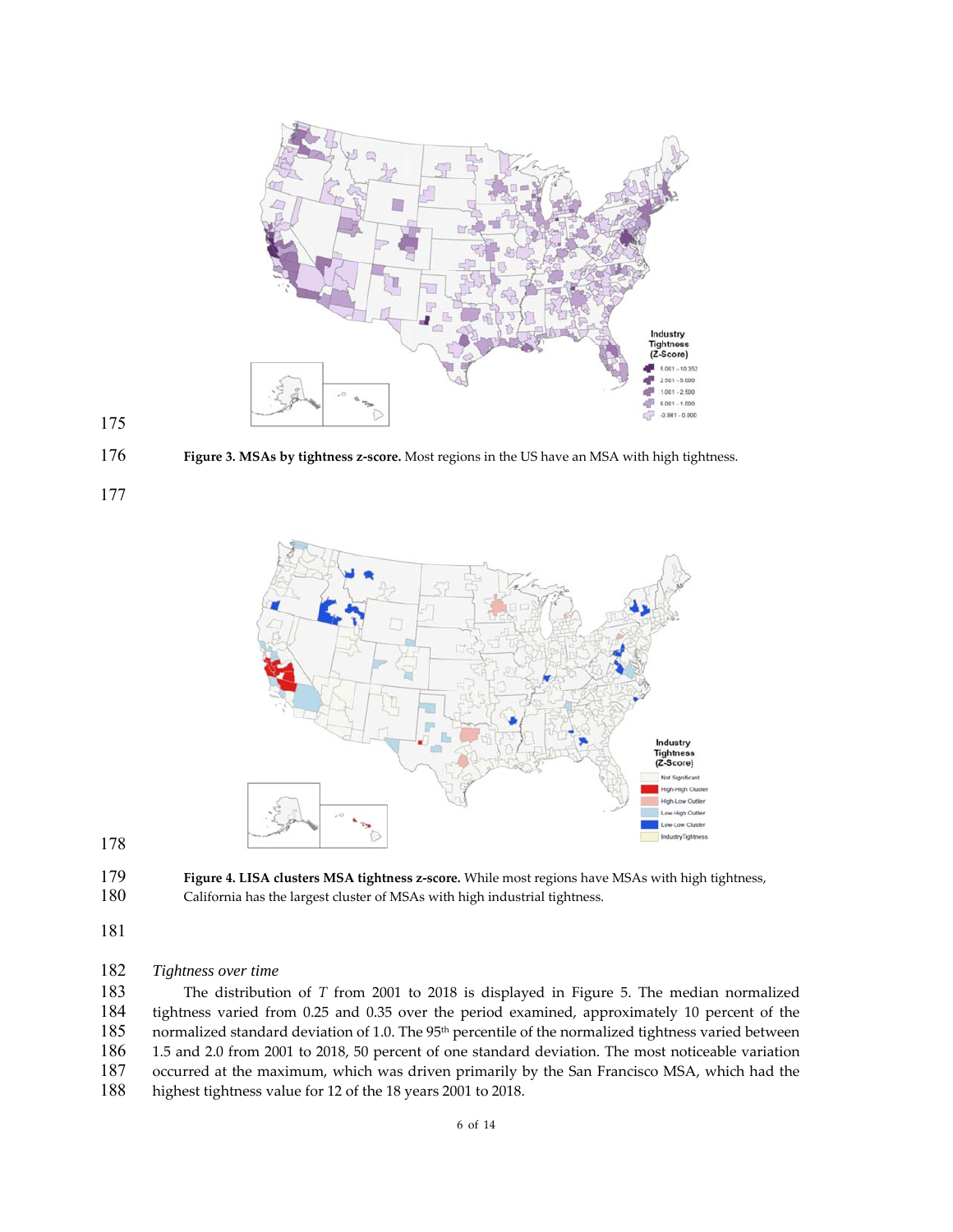



193<br>194

From a policy perspective, it is notable that the tightness of individual MSAs, particularly when 195 ranked against all other MSAs, changes over time. For example, the rank of Hickory-Lenoir-196 Morganton, NC, declined from rank  $8<sup>th</sup>$  in 2003 to 77<sup>th</sup> in 2013, while Midland, TX climbed from 22nd<sup>th</sup> 197 in 2005 to 1<sup>st</sup> in 2014 (SOM Fig. S3). The perpetual reordering of MSAs within the overall distribut in 2005 to <sup>st</sup> in 2014 (SOM Fig. S3). The perpetual reordering of MSAs within the overall distribution of *T* suggests that it may be possible for policymakers influence regional tightness.

## *Relationship Between Tightness and Metrics of Urban Performance*

Industrial tightness correlates with multiple MSA characteristics. Industry tightness is 201 significantly and positively correlated with GDP per capita (adj  $R^2 = 0.43$ ,  $p < 0.001$ ) (



<br> $203$ 

in GDP per capita of \$9,971. Industry tightness is also significantly and positively correlated with

of 14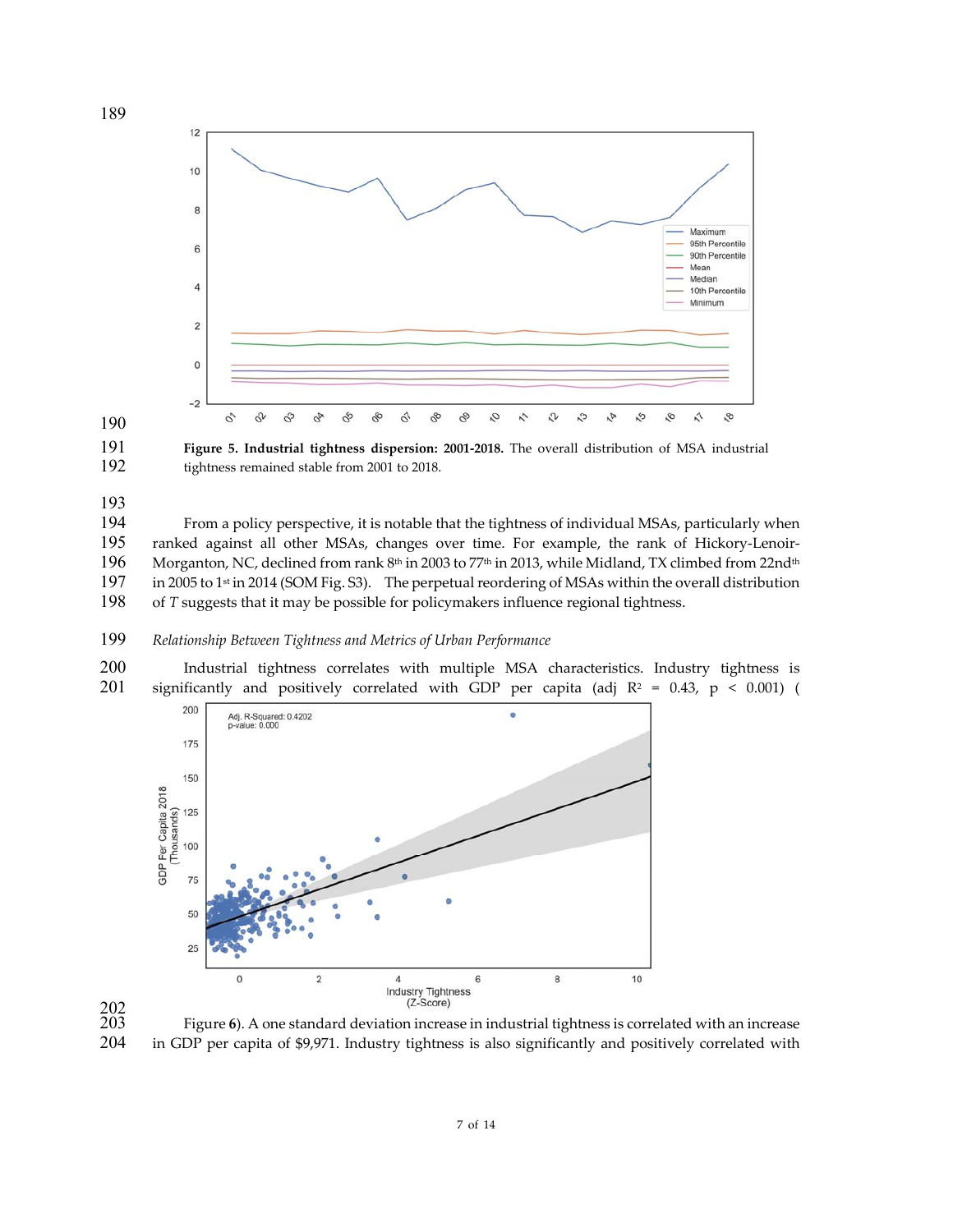

#### Figure 6).

208 To examine the relationship between industry tightness and economic vulnerability, we use data<br>209 covering the period of the 2007-2009 global recession. We regress the percent change in MSA GDP 209 covering the period of the 2007-2009 global recession. We regress the percent change in MSA GDP<br>210 per capita from 2006 to 2009 on 2006 MSA tightness (see SOM). Unlike occupational tightness [1], per capita from 2006 to 2009 on 2006 MSA tightness (see SOM). Unlike occupational tightness [1], 211 we find no statistically significant correlation between industry tightness and change in an MSA's<br>212 per capita GDP during the recession. Two additional variables examined are the logarithm of MSA 212 per capita GDP during the recession. Two additional variables examined are the logarithm of MSA 213 population and patents per worker (Table 3). While MSA industrial tightness is significantly<br>214 correlated with both population and patents per worker, both also have low explanatory power. correlated with both population and patents per worker, both also have low explanatory power.





216

217 **Figure 6. Industrial tightness vs. GDP per capita (thousands of \$).** MSA industrial tightness is 218 positively correlated with regional economic productivity.

- 219
- 

220 **Table 3. Tightness versus metrics of urban performance**

Single Variable Regression of Industrial Tightness versus: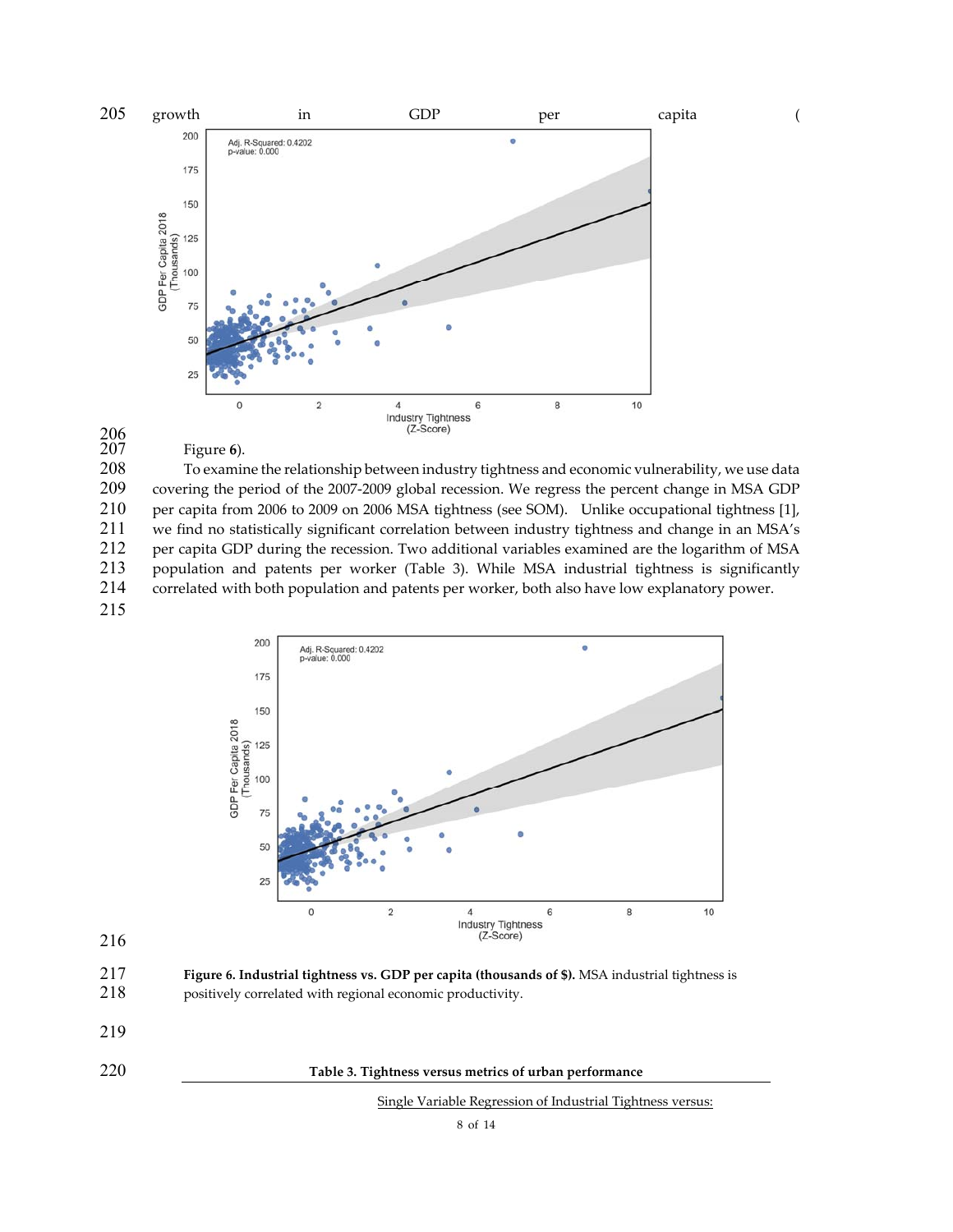|         | GDP Per<br>Capita<br>(Thousands) | GDP Per Capita<br>Change $2015 - 2018$ <sup>‡</sup> | Log<br>Population | Patents Per<br>1,000 Workers<br>(2015) |
|---------|----------------------------------|-----------------------------------------------------|-------------------|----------------------------------------|
| Const.  | 47.97                            | 0.04                                                | $-3.29$           | 0.68                                   |
| Beta    | $9.97***$                        | $0.014***$                                          | $0.26***$         | $0.41***$                              |
| (SE)    | (0.597)                          | (0.002)                                             | (0.045)           | (0.056)                                |
| Adj. R2 | 0.42                             | 0.094                                               | 0.079             | 0.122                                  |
| N       | 384                              | 384                                                 | 384               | 375                                    |

Note: Patent data are sourced from the USPTO

\*\*\* significant at the 1% level.

‡Dependent tightness data are 2015 Industrial Tightness, 2015 OMB MSA definitions.

221

The close positive correlation between industrial tightness and productivity raises natural 223 questions as to the source of the correlation. Regarding time dynamics, there are at least two plausible 224 explanations of how the correlation between MSA industrial tightness and GDP per capita could 225 developed within any individual MSA. First, productivity could lead to greater industrial tightness 226 as greater competition for resources results in an exclusionary process that drives non-related, less 227 productive, industries out of the regional market either through relocation or closure. Such a dynamic 228 process has been identified in regional economies resulting from firm formation [21]. Second,<br>229 industrial tightness could induce all economic activity to become more productive, without industrial tightness could induce all economic activity to become more productive, without 230 exclusionary processes, as the complex interactions of the tightly bound economy find additional<br>231 oroductive uses for existing industries. If complex inter-industry linkages induce regional economic productive uses for existing industries. If complex inter-industry linkages induce regional economic 232 productivity without an exclusionary process, the concern among ecologists that strong asymmetric 233 relationships resulting in one species excluding another, and thus the relationship going 234 unmeasured, would be diminished for regional economic analysis [22]. Examining the exclusionary 235 processes that may be at work seem a fruitful area of future research.

236 There are additional considerations that may play a role in the strong correlation between 237 industrial tightness and productivity. For example, the overall correlation results from a small 238 number of rarely co-occurring industry-pairs. The overall correlation could also result from the<br>239 diversity of co-occurring industry pairs. While there are numerous plausible explanations, we diversity of co-occurring industry pairs. While there are numerous plausible explanations, we 240 analyze the possibility that the correlation is driven by rarely co-occurring industry-pairs.

241 Rareness of industry co-occurrence could be quantified several ways. For instance, the individual 242 occurrences of two industries could be independently rare, making a co-occurrence of both industries 243 highly unlikely. It could also be the case that two industries have a low  $x$ , meaning that while they 244 both may occur independently in many MSAs, they rarely co-occur. A parsimonious measure of both may occur independently in many MSAs, they rarely co-occur. A parsimonious measure of 245 industry-pair rarity is a simple count of the number of MSAs in which industry pair *i,j* co-occurs. 246 More formally:

$$
c_{i,j} = \sum_{m} p_{i,j,m} \tag{5}
$$

247 where

248

$$
p_{i,j,m} = \begin{cases} 1 & \text{if } LQ_{i,m} > 1, \qquad LQ_{j,m} > 1\\ 0 & \text{elsewhere} \end{cases}
$$
 (6)

249

250 We calculate *c* for each of the 48,451 unique industry pairs that co-occur at least once (65 industry 251 pairs never co-occur). The distribution of *c* is highly skewed, with a median of 26, an average of 31.9 252 and a maximum of 255 (Fig. 7).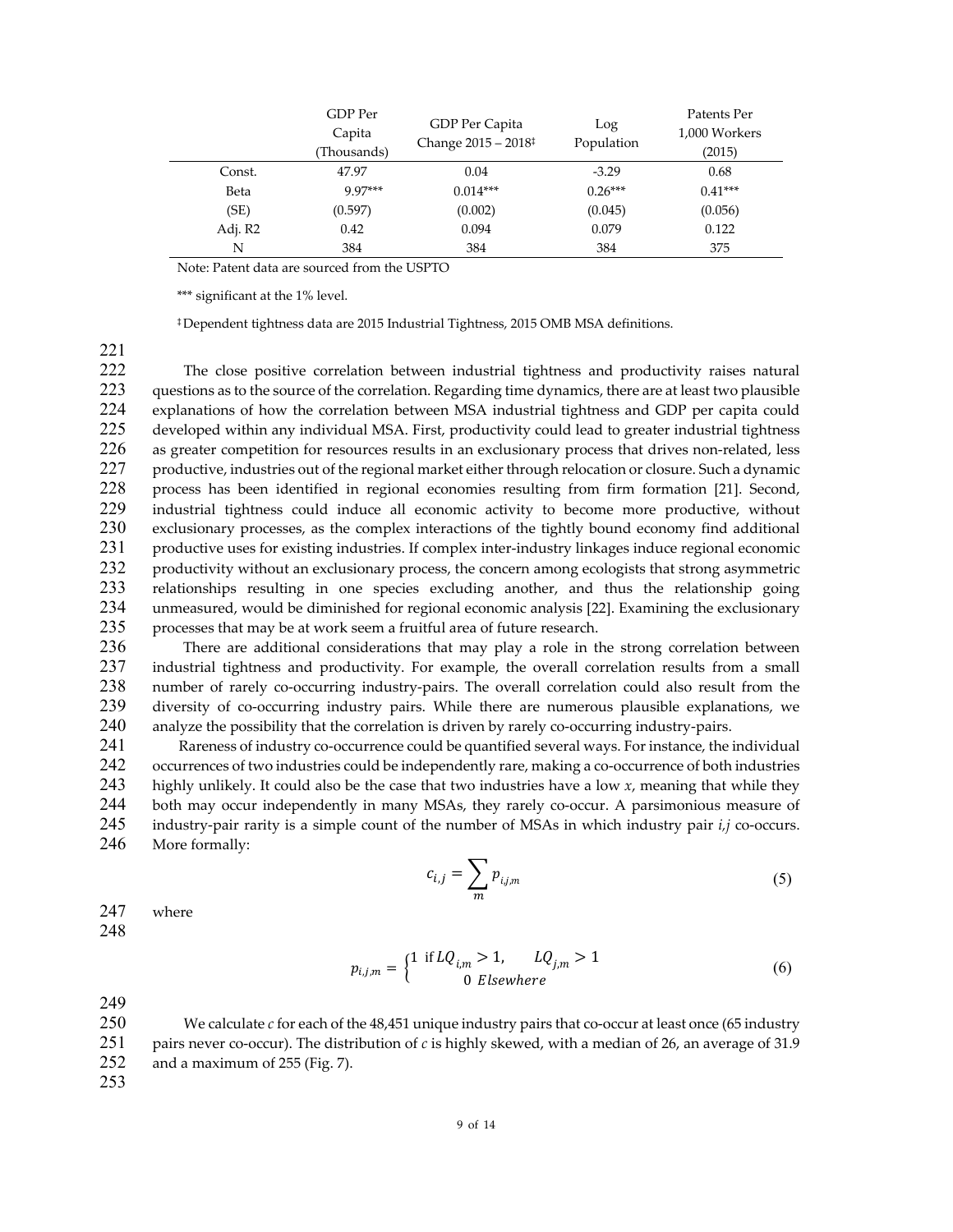

254

255 **Figure 7. Histogram of industry‐pair co‐occurrences.** The distribution of the number of co‐occurrences is

256 highly skewed, the median number of co-occurrences is 26 MSAs.

257

258 Industry-pairs with high interdependence values co-occur more rarely than industry-pairs with<br>259 Iower interdependence values (SOM Fig. S4). In order to have a high inter-dependence values, two lower interdependence values (SOM Fig. S4). In order to have a high inter-dependence values, two 260 industries have to both be specialized in only a few places and co-occur in more places than would 261 be expected by random chance. If two industries co-occur far more frequently than would be 262 anticipated by random chance, it is likely the case then that they are more productive together than<br>263 they are separately, thus capturing the essence of the measure, and resulting in the tight correlation 263 they are separately, thus capturing the essence of the measure, and resulting in the tight correlation 264 between tightness and economic productivity.

265 To determine how *c* varies with city characteristics, we first plot *ci,j* against the average MSA 266 population where  $p_{i,j,m}$  = 1 (Fig. 8). Given that the data are not normally distributed and 267 heteroskedastic, we report the mean of the average city-size for each *c*. Rarely occurring industry-268 pairs are more likely to co-occur in larger MSAs. The mean average city-size in which an industry-269 pair co-occurs rises from 2.38 million when  $c = 1$  to 2.6 million when  $c = 5$ . From this peak the mean 270 average city‐size in which an industry‐pair co‐occurs falls to 1.06 million when *c* = 30.





272

273 **Figure 8. Average MSA population (log) vs. number of industry‐pair co‐occurrences.** Industries that rarely

274 co-occur typically co-occur in larger MSAs.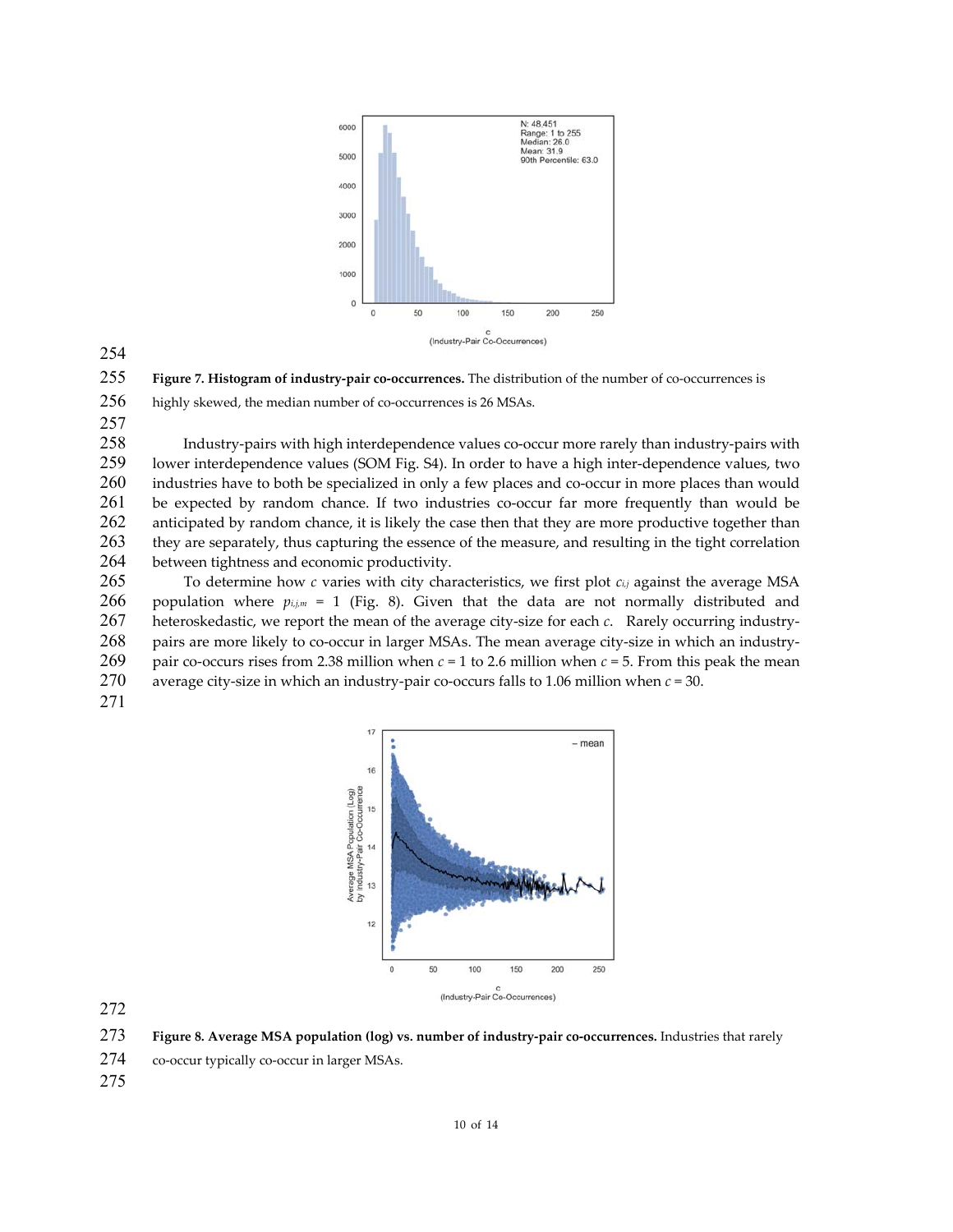276 Plotting the average GDP per capita where  $p_{i,j,m} = 1$  against  $c_{i,j}$  reveals a similar relationship (Fig. 277 9). Rarely occurring industry-pairs are more likely to occur in MSAs with higher GDP per capita. 278 The mean average GDP per capita of MSAs in which an industry-pair co-occurs declines from \$58,664 279 when *c* = 1 to \$49,972 when *c* = the median of 26. As *c* increases, the mean average GDP per capita 280 across MSAs asymptotically approaches approximately \$43,000. 281



282 283 **Figure 9. Average MSA per capita GDP vs. number of industry‐pair co‐occurrences.** Industries that rarely co‐ 284 occur typically co-occur in more productive MSAs. 285

286 Given that the mean average per capita GDP declines as *c* increases suggests that cities with 287 rarely co-occurring industry-pairs have higher per capita economic output. To examine this further, 288 we compare the average *c* for industry-pairs that co-occur in an MSA to the MSA's per capita GDP 289 (Fig. 10). The correlation between the average *c* of industry-pairs that co-occur within the MSA and 290 the MSA's per capita GDP is negative and significant (adi  $R2 = 0.27$ , p < 0.001). Regions with industries the MSA's per capita GDP is negative and significant (adj  $R2 = 0.27$ , p < 0.001). Regions with industries 291 that rarely co-occur are more productive than regions with more ubiquitously co-occurring 292 industries, providing further evidence that the co-occurrence measure underlying the MSA-level 293 tightness measure captures inter-industry productivity benefits not captured when using traditional 294 tools, such as location quotients, alone.

295



296

297 **Figure 10. MSA industry‐pairs average co‐occurrence vs. per capita GDP.** MSAs with rarer industry pairs are

298 more productive.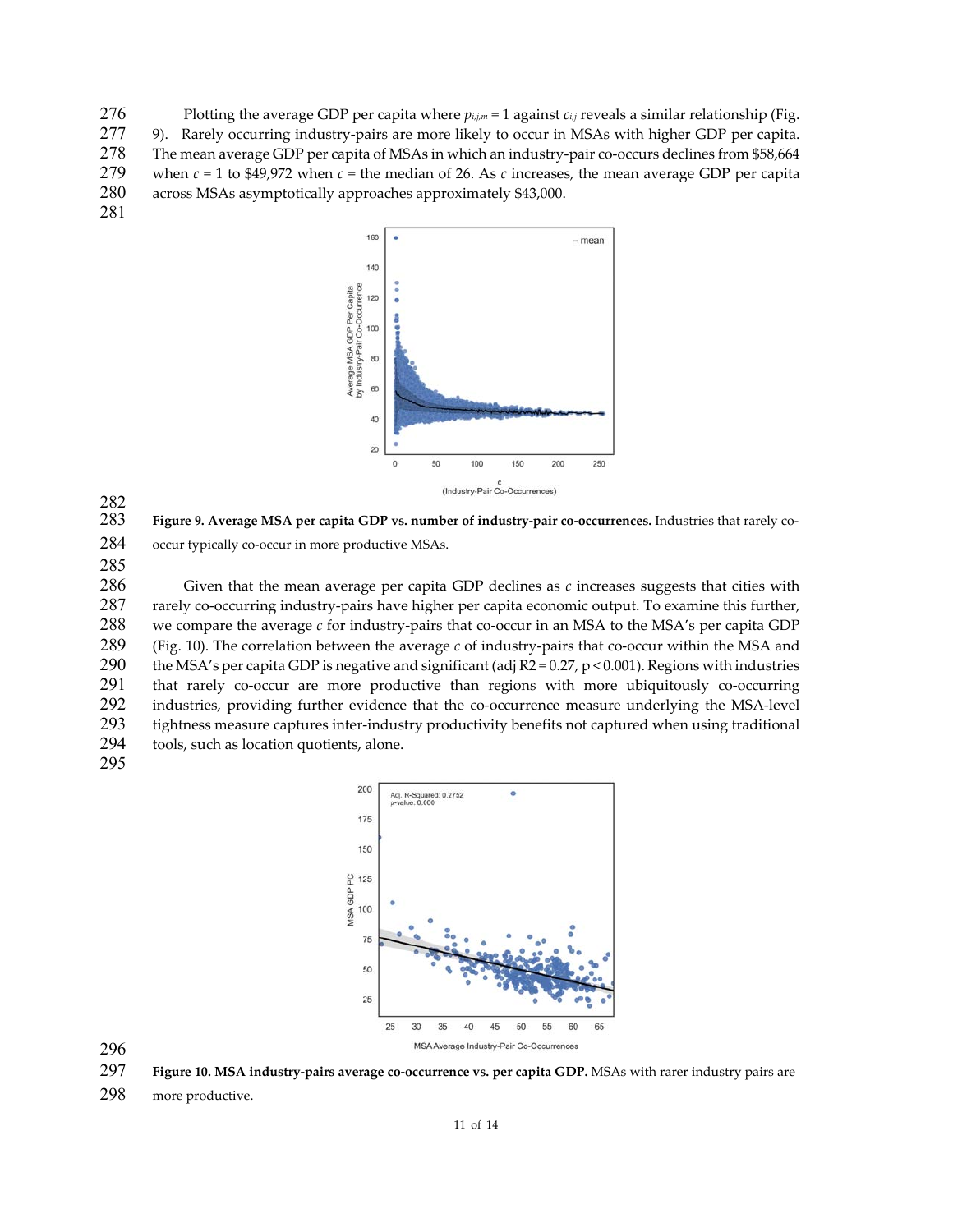300 *Industries, occupations, and skills – synthesizing past work on economic structures*

Finally, we synthesize the results of this study, using tightness based on industries, with previous work using tightness based on occupations [1] and on skills [2]. Comparing industrial tightness to both occupational tightness and skills tightness reveals that the industrial tightness is 304 linearly correlated with occupational tightness while the relationship with skills tightness is non-linear (**Error! Reference source not found.** SOM Figs. S6‐S8). The linear correlation between 306 industrial tightness and occupational tightness is positive and significant (adj.  $R^2 = 0.65$ , p < 0.001). Thus, while industrial and occupational tightness appear to be closely related, skills tightness stands out as distinct from the other two measures.

| ï<br>۰, | I<br>۰.<br>×<br>I |  |
|---------|-------------------|--|

#### 309 **Table 4. Industry tightness versus occupation and skills tightness**

| Single Variable Regression of Industrial Tightness (Z-Score) vs.: |                               |                         |
|-------------------------------------------------------------------|-------------------------------|-------------------------|
|                                                                   | <b>Occupational Tightness</b> | <b>Skills Tightness</b> |
| Const.                                                            | 0.01                          | 0.04                    |
| Beta                                                              | $0.811***$                    | $0.301***$              |
| (SE)                                                              | (0.031)                       | (0.048)                 |
| Adj. R2                                                           | 0.646                         | 0.094                   |
| N                                                                 | 365                           | 365                     |

\* significant at the 1% level.

310

311

Integrating this study with previous work, a summary of the various metrics of tightness and theirrelationships with economic indicators is presented in Table 5. Overall, we find that all measures of tightness are positively and significantly correlated with economic performance in the absence of shocks. However, following a shock both higher occupation and industry tightness are correlated with higher percentage drops in economic performance. On the other hand, higher skills tightness is correlated with increased economic performance following a shock.

## 318

### 319 **Table 5. Correlation between various measures of economic tightness and economic performance metrics**

|                                                       | Tightness based on: |               |                   |
|-------------------------------------------------------|---------------------|---------------|-------------------|
|                                                       | Occupations         | <b>Skills</b> | <b>Industries</b> |
| Per capita GDP                                        |                     |               |                   |
| Per capita personal income                            |                     |               |                   |
| Change in per capita GDP, following shock             |                     |               |                   |
| Change in per capita personal income, following shock |                     | n.s.          |                   |

320 n.s. = not significant

321

The implications of this summary for policy makers is that there exists a tradeoff between economic productivity and economic resilience. Attracting industries and jobs that increase tightness may enhance economic efficiency but at the cost of resilience in the event of a shock. However, to the extent that policy makers can promote higher skills tightness without increasing occupational or industrial tightness may simultaneously enhance both productivity and resilience. However, it remains unclear what policy options might influence only specific components of a regional economy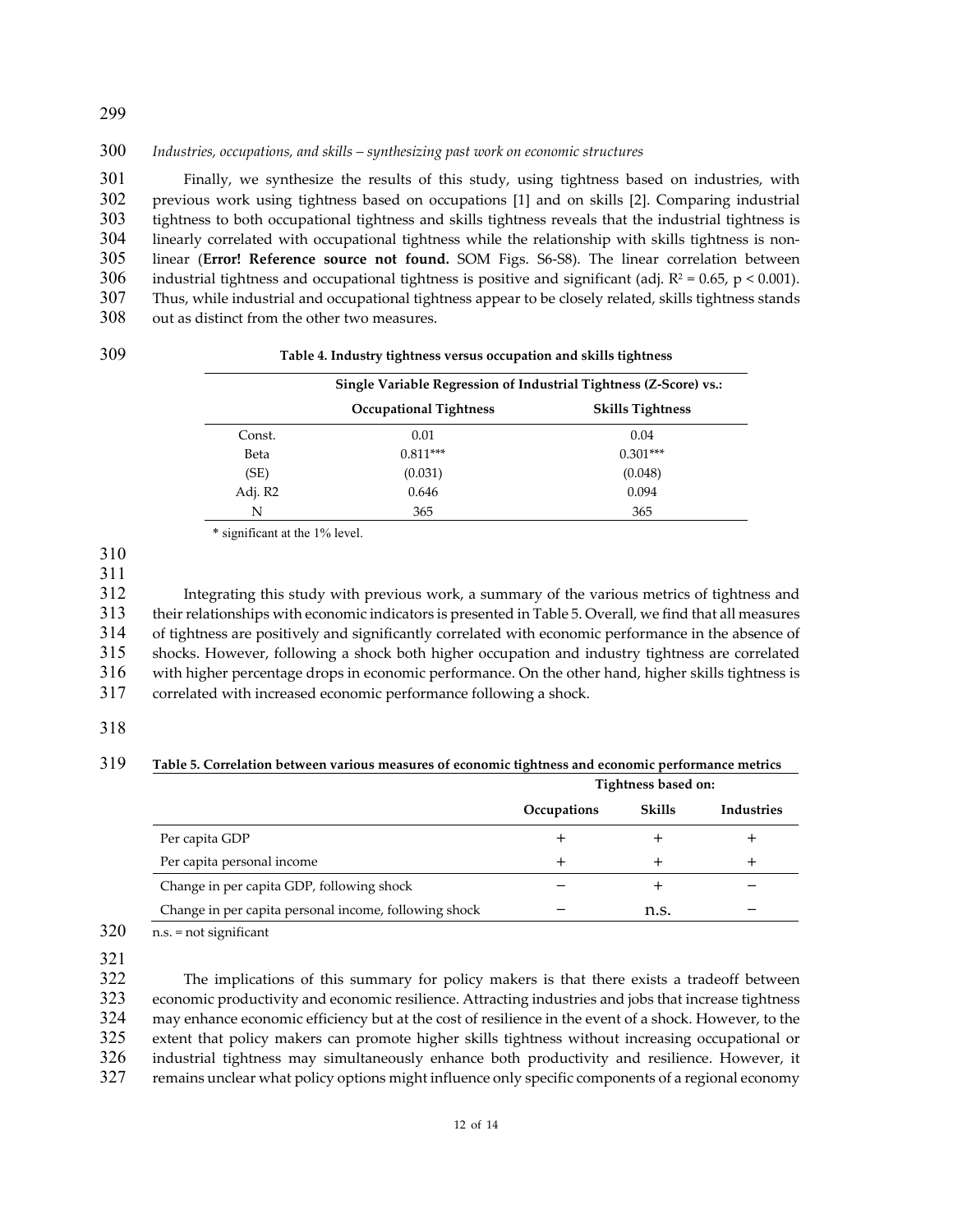and further research is required to determine realistic policy options that best empower policy

329 makers to navigate the productivity-resilience tradeoff.

**Funding:** This publication was prepared by Shade T. Shutters at Arizona State University and Keith Waters at 332 George Mason University using Federal funds awarded to the Trustees of Indiana University and as a sub-<br>333 component under award number ED17HDQ3120040 from the U.S. Economic Development Administration, U.S. component under award number ED17HDQ3120040 from the U.S. Economic Development Administration, U.S. 334 Department of Commerce. The statements, findings, conclusions, and recommendations are those of the 335 author(s) and do not necessarily reflect the views of the Economic Development Administration or the U.S. author(s) and do not necessarily reflect the views of the Economic Development Administration or the U.S. Department of Commerce.

 **Disclosure Statement:** The authors declare no conflict of interest. The funders had no role in the design of the study: in the collection, analyses, or interpretation of data; in the writing of the manuscript, or in study; in the collection, analyses, or interpretation of data; in the writing of the manuscript, or in the decision to publish the results.

- **Data Availability:** All data used in this study will be made available upon request to the authors.
- **Supplement Online Materials:** Included with this pdf file.
- 

### **References**

- 1. Shutters, S.T.; Muneepeerakul, R.; Lobo, J. Quantifying urban economic resilience through labour force interdependence. *Palgrave Communications* **2015**, *1*, 1‐7, doi:10.1057/palcomms.2015.10.
- 2. Shutters, S.T.; Waters, K. Inferring Networks of Interdependent Labor Skills to Illuminate Urban Economic Structure. *SSRN Electronic Journal* **2020**, *3615836*, 1‐33, doi:10.2139/ssrn.3615836.
- 348 3. Beaudry, C.; Schiffauerova, A. Who's right, Marshall or Jacobs? The localization versus urbanization debate. *Res Policy* **2009**, *38*, 318‐337, doi:https://doi.org/10.1016/j.respol.2008.11.010.
- 4. Combes, P.‐P. Economic Structure and Local Growth: France, 1984–1993. *J Urban Econ* **2000**, *47*, 329‐355, doi:https://doi.org/10.1006/juec.1999.2143.
- 5. Glaeser, E.L.; Kallal, H.D.; Scheinkman, J.A.; Shleifer, A. Growth in Cities. *J. Polit. Econ.* **1992**, *100*, 1126‐ 1152, doi:10.1086/261856.
- 6. Ejermo, O. Technological Diversity and Jacobs' Externality Hypothesis Revisited. *Growth and Change* **2005**, *36*, 167‐195, doi:10.1111/j.1468‐2257.2005.00273.x.
- 7. Henderson, V.; Kuncoro, A.; Turner, M. Industrial Development in Cities. *J. Polit. Econ.* **1995**, *103*, 1067‐ 1090.
- 8. Lobo, J.; Strumsky, D. Metropolitan patenting, inventor agglomeration and social networks: A tale of two effects. *J Urban Econ* **2008**, *63*, 871‐884.
- 9. Hewings, G.J.D. Regional Input‐Output Analysis. In *Web Book of Regional Science*, Regional Research Institute, West Virginia University: 2020.
- 10. Stimson, R.J.; Stough, R.R.; Roberts, B.H. *Regional Economic Development, 2nd edition*; Springer: New York, 2006.
- 11. Stevens, B.H.; Lahr, M.L. Regional Economic Multipliers: Definition, Measurement, and Application. *Econ Dev Q* **1988**, *2*, 88‐96, doi:10.1177/089124248800200108.
- 12. Midmore, P.; Munday, M.; Roberts, A. Assessing industry linkages using regional input–output tables. *Regional Studies* **2006**, *40*, 329‐343, doi:10.1080/00343400600631673.
- 13. Hidalgo, C.A.; Hausmann, R. The building blocks of economic complexity. *Proc. Natl. Acad. Sci. U. S. A.* **2009**, *106*, 10570‐10575, doi:DOI 10.1073/pnas.0900943106.